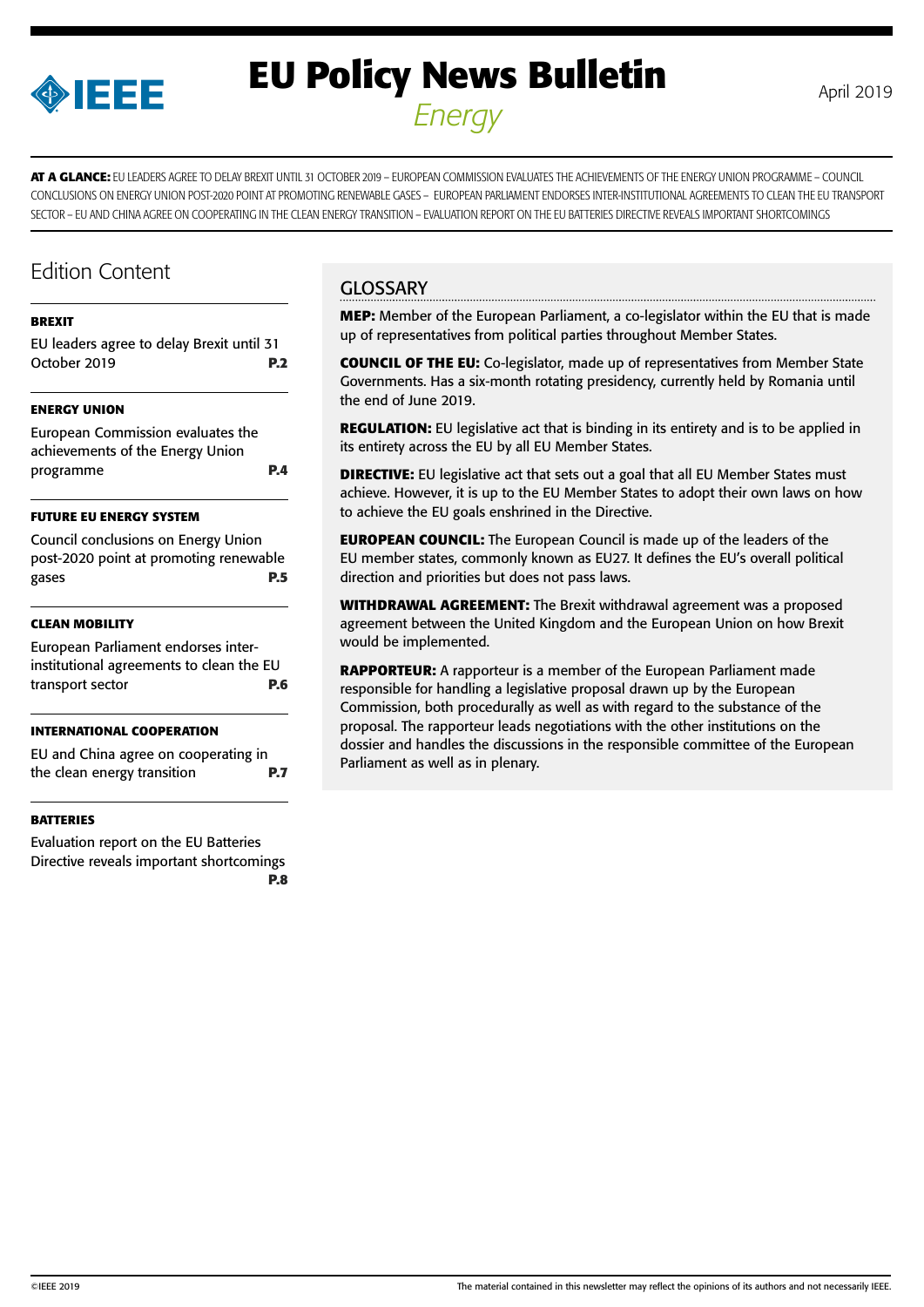# <span id="page-1-0"></span>**BREXIT**

EU leaders agree to delay Brexit until 31 October 2019 **P.2**

# **[ENERGY UNION](#page-3-0)**

[European Commission evaluates the](#page-3-0)  [achievements of the Energy Union](#page-3-0)  [programme](#page-3-0) **P.4**

### **[FUTURE EU ENERGY SYSTEM](#page-4-0)**

[Council conclusions on Energy Union](#page-4-0)  [post-2020 point at promoting renewable](#page-4-0)  [gases](#page-4-0) **P.5**

#### **[CLEAN MOBILITY](#page-5-0)**

[European Parliament endorses inter](#page-5-0)[institutional agreements to clean the EU](#page-5-0)  [transport sector](#page-5-0) **P.6**

#### **[INTERNATIONAL COOPERATION](#page-6-0)**

[EU and China agree on cooperating in](#page-6-0)  [the clean energy transition](#page-6-0) **P.7**

#### **[BATTERIES](#page-7-0)**

[Evaluation report on the EU Batteries](#page-7-0)  [Directive reveals important shortcomings](#page-7-0)  **[P.8](#page-7-0)**

If you have any suggestions for content, or would like to know more about IEEE's European Public Policy activities, please contact [eppc@ieee.org](mailto:eppc%40ieee.org?subject=). Thank you

### **BREXIT**

# **EU leaders agree to delay Brexit until 31 October 2019**



#### ©Interel

On 11 April 2019, heads of state from the EU27 and the UK Prime Minister Theresa May held a extraordinary European Council summit on Brexit, in an effort to avoid the UK exiting the EU without a deal on 12 April 2019

After long negotiations, EU27 and UK diplomats **[agreed](https://assets.publishing.service.gov.uk/government/uploads/system/uploads/attachment_data/file/794750/Council_Decision.pdf)** on extending the Brexit deadline to 31 October 2019 to allow sufficient time to ratify the Withdrawal Agreement. However, a clause was included in the agreement through which the extension can be shortened it if the Withdrawal Agreement is ratified by the UK Parliament before 31 October 2019. Then, the UK would leave on the first day of the month following the ratification.

Regarding the conditions set out to the extension, the re-opening of Withdrawal Agreement will not be permitted nor starting to negotiate the future UK-EU relationship. Moreover, the UK will be obliged to take part in the European elections on 23 May 2019 if it is still a EU Member State, otherwise extension would cease on 31 May 2019. As part of the agreement, the UK agreed to act in a constructive and responsible manner in accordance with the duty of sincere cooperation and to act in a manner "that reflects its situation as a withdrawing Member State". In this way, the UK committed to refrain from any measure which could jeopardise the attainment of the European Union's objectives. Therefore, the UK will continue to be a full member with full rights, including the right to nominate a Commissioner. However, the new Commission will not take office until 1 November 2019 at the earliest.

The impact on the European Parliament elections has been one of the main concerns and there remains a risk that the inclusion of British MEPs will fundamentally alter the balance of political groups. The S&D would be likely to gain an additional 20 seats while the EPP would gain none, challenging the assumption that the EPP will remain the biggest group. Support for the pro-Brexit forces would also be incremented. The EP will take key decisions in July 2019 on EU top posts (President of the European Parliament and Commission, Committee Chairmen etc) which are all influenced by the size of political groups in July 2019 and the ability to find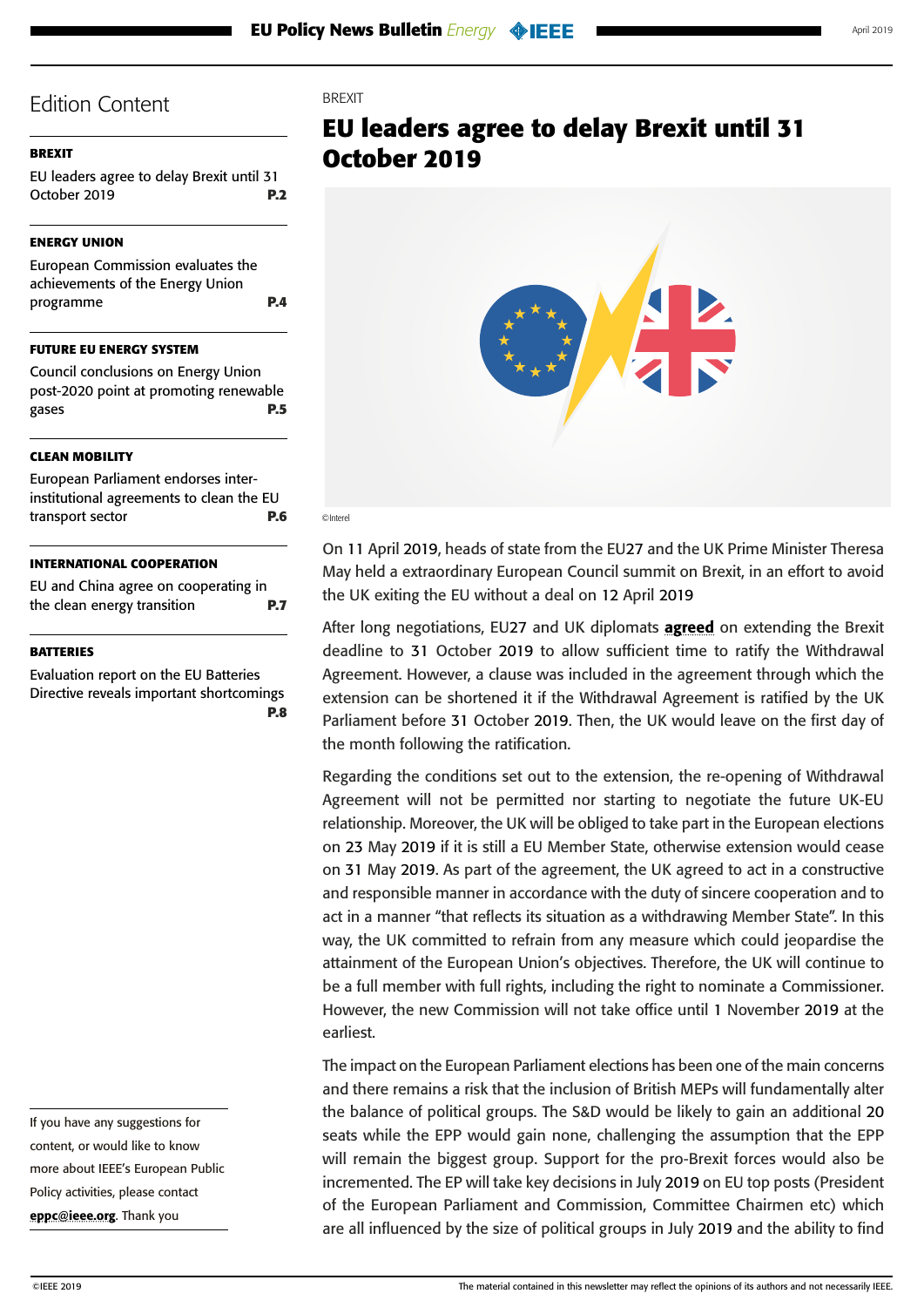# **[BREXIT](#page-1-0)**

[EU leaders agree to delay Brexit until 31](#page-1-0)  [October 2019](#page-1-0) **P.2**

# **[ENERGY UNION](#page-3-0)**

[European Commission evaluates the](#page-3-0)  [achievements of the Energy Union](#page-3-0)  [programme](#page-3-0) **P.4**

# **[FUTURE EU ENERGY SYSTEM](#page-4-0)**

[Council conclusions on Energy Union](#page-4-0)  [post-2020 point at promoting renewable](#page-4-0)  [gases](#page-4-0) **P.5**

# **[CLEAN MOBILITY](#page-5-0)**

[European Parliament endorses inter](#page-5-0)[institutional agreements to clean the EU](#page-5-0)  [transport sector](#page-5-0) **P.6**

# **[INTERNATIONAL COOPERATION](#page-6-0)**

[EU and China agree on cooperating in](#page-6-0)  [the clean energy transition](#page-6-0) **P.7**

#### **[BATTERIES](#page-7-0)**

[Evaluation report on the EU Batteries](#page-7-0)  [Directive reveals important shortcomings](#page-7-0)  **[P.8](#page-7-0)** cross-party majorities.

The extension will also create additional disruption to the size of the European Parliament and the additional seats given to certain EU Member States post-Brexit. While the UK remains a member, the size of the European Parliament will continue to be 751 MEPs and only revert to the reduced size of 705 when the UK leaves.

In terms of next steps, EU leaders are expected to review progress on Brexit at its regular summit 20-21 June 2019. **(Source: Interel)**

more about IEEE's European Public

Policy activities, please contact

content, or would like to know

[eppc@ieee.org](mailto:eppc%40ieee.org?subject=). Thank you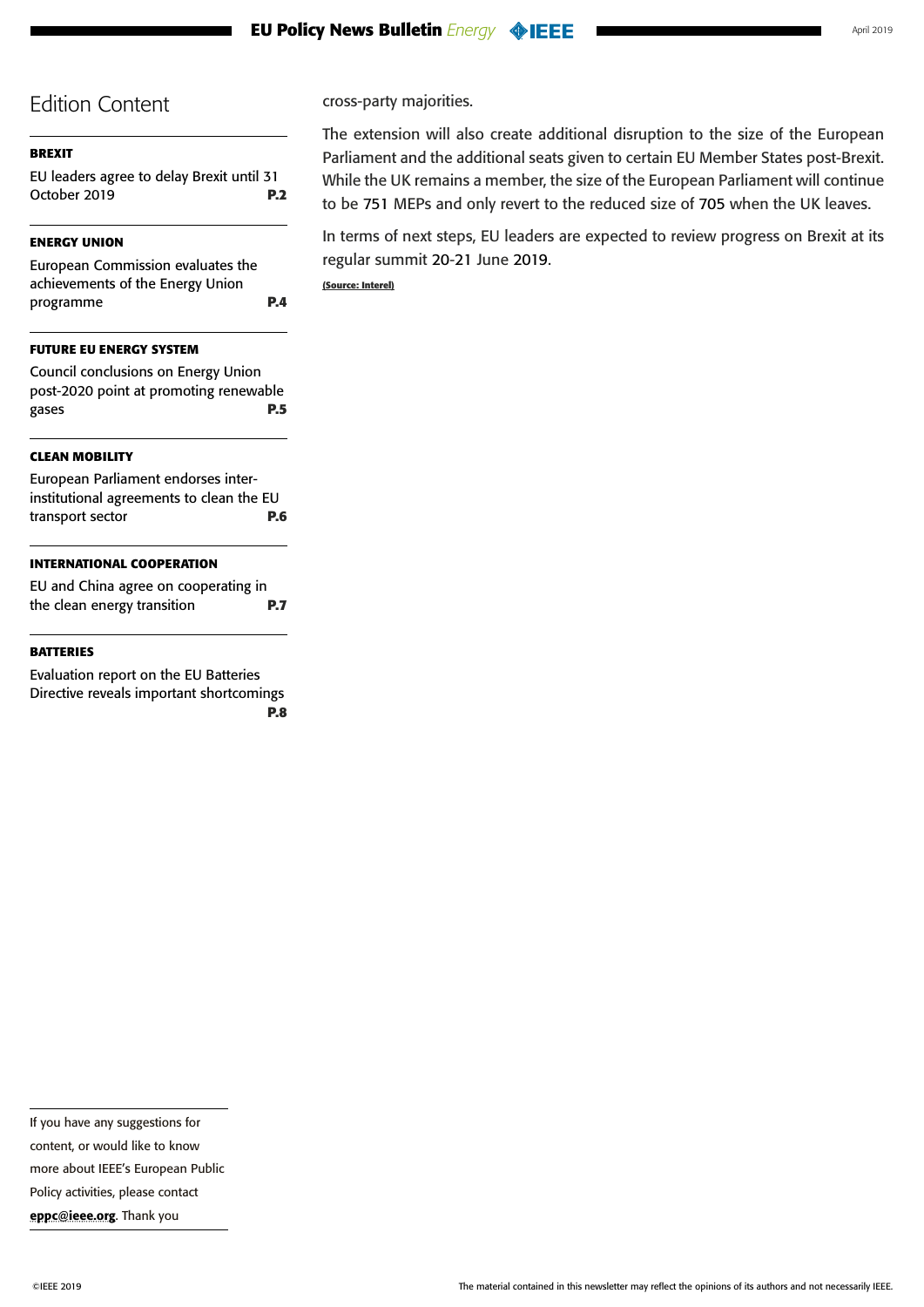### <span id="page-3-0"></span>**[BREXIT](#page-1-0)**

[EU leaders agree to delay Brexit until 31](#page-1-0)  [October 2019](#page-1-0) **P.2**

### **ENERGY UNION**

European Commission evaluates the achievements of the Energy Union programme **P.4**

### **[FUTURE EU ENERGY SYSTEM](#page-4-0)**

[Council conclusions on Energy Union](#page-4-0)  [post-2020 point at promoting renewable](#page-4-0)  [gases](#page-4-0) **P.5**

### **[CLEAN MOBILITY](#page-5-0)**

[European Parliament endorses inter](#page-5-0)[institutional agreements to clean the EU](#page-5-0)  [transport sector](#page-5-0) **P.6**

#### **[INTERNATIONAL COOPERATION](#page-6-0)**

[EU and China agree on cooperating in](#page-6-0)  [the clean energy transition](#page-6-0) **P.7**

### **[BATTERIES](#page-7-0)**

[Evaluation report on the EU Batteries](#page-7-0)  [Directive reveals important shortcomings](#page-7-0)  **[P.8](#page-7-0)** 

If you have any suggestions for content, or would like to know more about IEEE's European Public Policy activities, please contact [eppc@ieee.org](mailto:eppc%40ieee.org?subject=). Thank you

#### ENERGY UNION

# **European Commission evaluates the achievements of the Energy Union programme**



#### ©Shutterstock

The European Commission published on 9 April 2019 a [review](https://ec.europa.eu/commission/publications/4th-state-energy-union_en) of its Energy Union programme, which took stock of the achievements of the current Commission in the energy field. Maroš Šef ovi, Vice-President of the European Commission in charge of the Energy Union announced that the EU has successfully completed all the elements of its energy union package to further integrate Europe's energy markets, while boosting clean energy, cutting emissions and better connect electricity and gas markets.

EU policymakers adopted legislation to cut emissions in sectors ranging from energy to transport, buildings, waste and agriculture, pushed through reforms of the EU's electricity markets, and adopted higher renewable and energy efficiency targets. Regarding the outcomes, the EU has already decreased emissions by more than the 20 percent goal by 2020, and it plans to cut greenhouse gases by at least 40 percent by 2030.

The Commission also took the opportunity to **[propose](http://europa.eu/rapid/press-release_IP-19-1876_en.htm)** making EU energy and climate decisions more efficient by switching to more qualified majority voting (QMV) in the Council of the EU, especially on energy taxation.

Miguel Arias Cañete, EU Commissioner for Climate, said that "It is absolutely essential that our taxation framework gives the right incentives to consumers and facilitates the deployment of key emerging technologies for a climate-neutral, energy-efficient and circular economy". While welcoming the initiative, MEP Bas Eickhout (Greens/EFA, NL) expressed some concerns over the process since to introduce majority voting for taxation policy in the Council still requires unanimity, which in his view, is "very unlikely to happen".

The so-called 'passerelle clause' was introduced by the Lisbon Treaty in 2009 to allow changes to the legislative process without requiring a change to the treaty itself. Taxation files currently require unanimity among EU Member States – thereby stalling legislation where a single government opposes a proposal – and limit the European Parliament to giving non-binding opinions. Already in 2011, the Commission proposed changing the Energy Taxation Directive, but negotiations stalled. Nevertheless, the Commissioner's statements indicate that changing the voting rules in relation to energy taxation will be a priority for the next Commission. **(Source: Politico Pro + ENDS Europe)**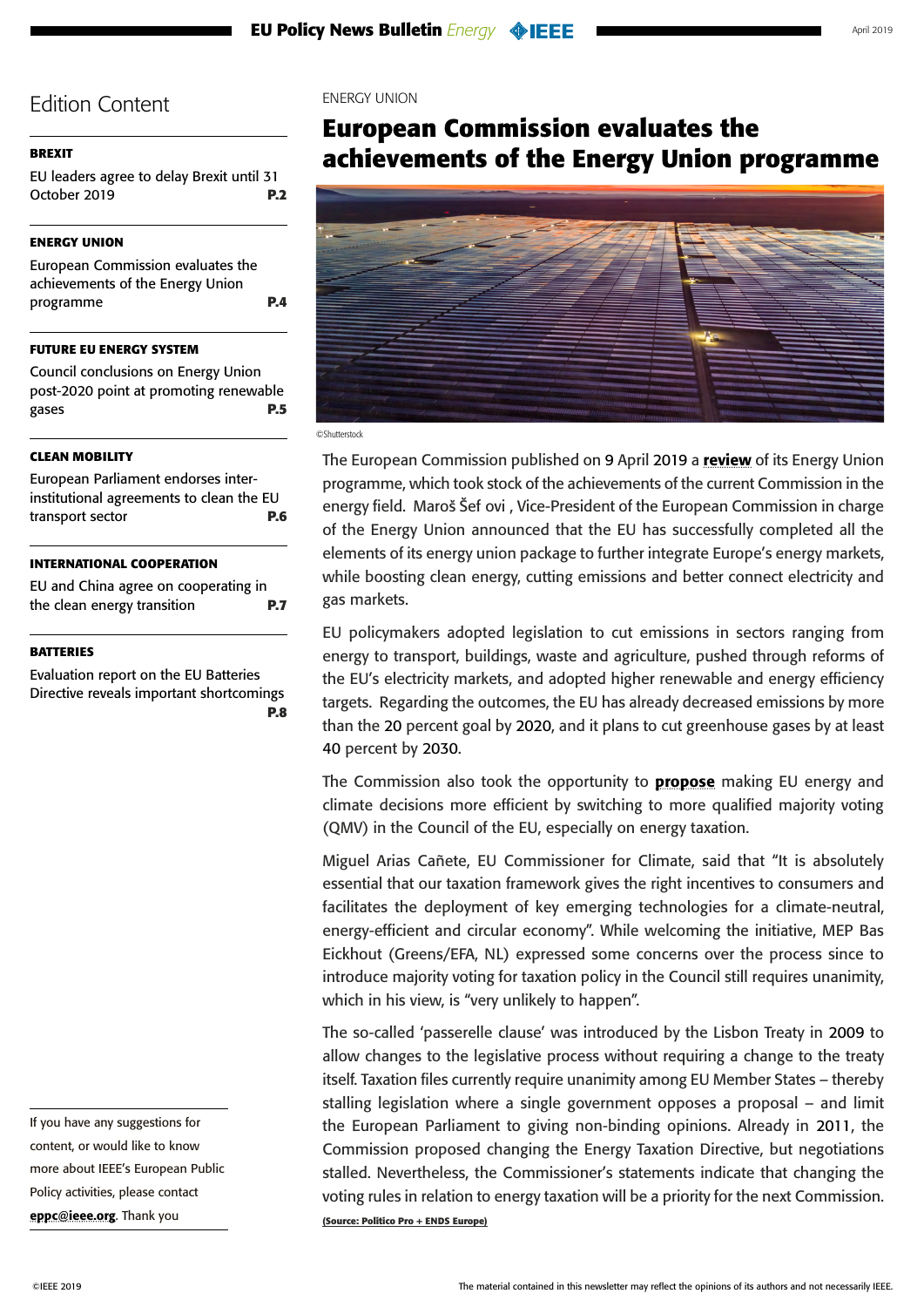# <span id="page-4-0"></span>**[BREXIT](#page-1-0)**

[EU leaders agree to delay Brexit until 31](#page-1-0)  [October 2019](#page-1-0) **P.2**

# **[ENERGY UNION](#page-3-0)**

[European Commission evaluates the](#page-3-0)  [achievements of the Energy Union](#page-3-0)  [programme](#page-3-0) **P.4**

# **FUTURE EU ENERGY SYSTEM**

Council conclusions on Energy Union post-2020 point at promoting renewable gases **P.5**

# **[CLEAN MOBILITY](#page-5-0)**

[European Parliament endorses inter](#page-5-0)[institutional agreements to clean the EU](#page-5-0)  [transport sector](#page-5-0) **P.6**

# **[INTERNATIONAL COOPERATION](#page-6-0)**

[EU and China agree on cooperating in](#page-6-0)  [the clean energy transition](#page-6-0) **P.7**

### **[BATTERIES](#page-7-0)**

[Evaluation report on the EU Batteries](#page-7-0)  [Directive reveals important shortcomings](#page-7-0)  **[P.8](#page-7-0)** 

If you have any suggestions for content, or would like to know more about IEEE's European Public Policy activities, please contact [eppc@ieee.org](mailto:eppc%40ieee.org?subject=). Thank you

### FUTURE EU ENERGY SYSTEM

# **Council conclusions on Energy Union post-2020 point at promoting renewable gases**



#### ©Shutterstock

Following the informal meeting of Energy Ministers on 1-2 April 2019 in Bucharest, the Romanian Presidency prepared [draft Council conclusions](https://data.consilium.europa.eu/doc/document/ST-8185-2019-INIT/en/pdf) on the 'Future of Energy Systems in the Energy Union post-2020'.

In a nutshell, the document welcomed the finalisation of the Clean Energy Package and stressed the need to ensure the clean energy transition and the achievement of energy and climate objectives post-2020, by developing cost-effective energy networks and by modernizing the energy system through the promotion of innovative technologies, digitalization and sector integration. Regarding the latter, the text emphasized the potential of renewable and low-carbon gases technology development and its deployment, such as hydrogen, biogas and biomethane, the potential of which needs to be further assessed and explored.

On hydrogen, the Romanian Presidency put forward a [declaration](https://www.endseurope.com/docs/sustainable-and-smart-gas-infrastructure-final-published.pdf) on 'Sustainable and Smart Gas Infrastructure for Europe' supporting the promotion of the use of hydrogen and renewable gases, which was signed by the energy ministers of 17 EU countries, along with Norway, Switzerland and Liechtenstein. The declaration also was backed by some energy companies such as Engie, Shell or Siemens as well as by organisations such as Eurogas or Hydrogen Europe. The European Commission, present at the meeting, decided not to sign the declaration although the EU Commissioner for Climate, Arias Cañete threw positive messages towards hydrogen as a "mean to facilitate a transition to a net-zero emissions economy".

In terms of next steps, the draft Council Conclusions will be examined by the Working Party on Energy (EWP) on 16 April 2019 and 7, 21 and 28 May 2019. After that, it is expected to be formally presented in the Energy Council on 25 June as a roadmap setting out the EU Energy's infrastructure and innovation priorities for the coming years.

**(Source: Council of the EU + ENDS Europe)**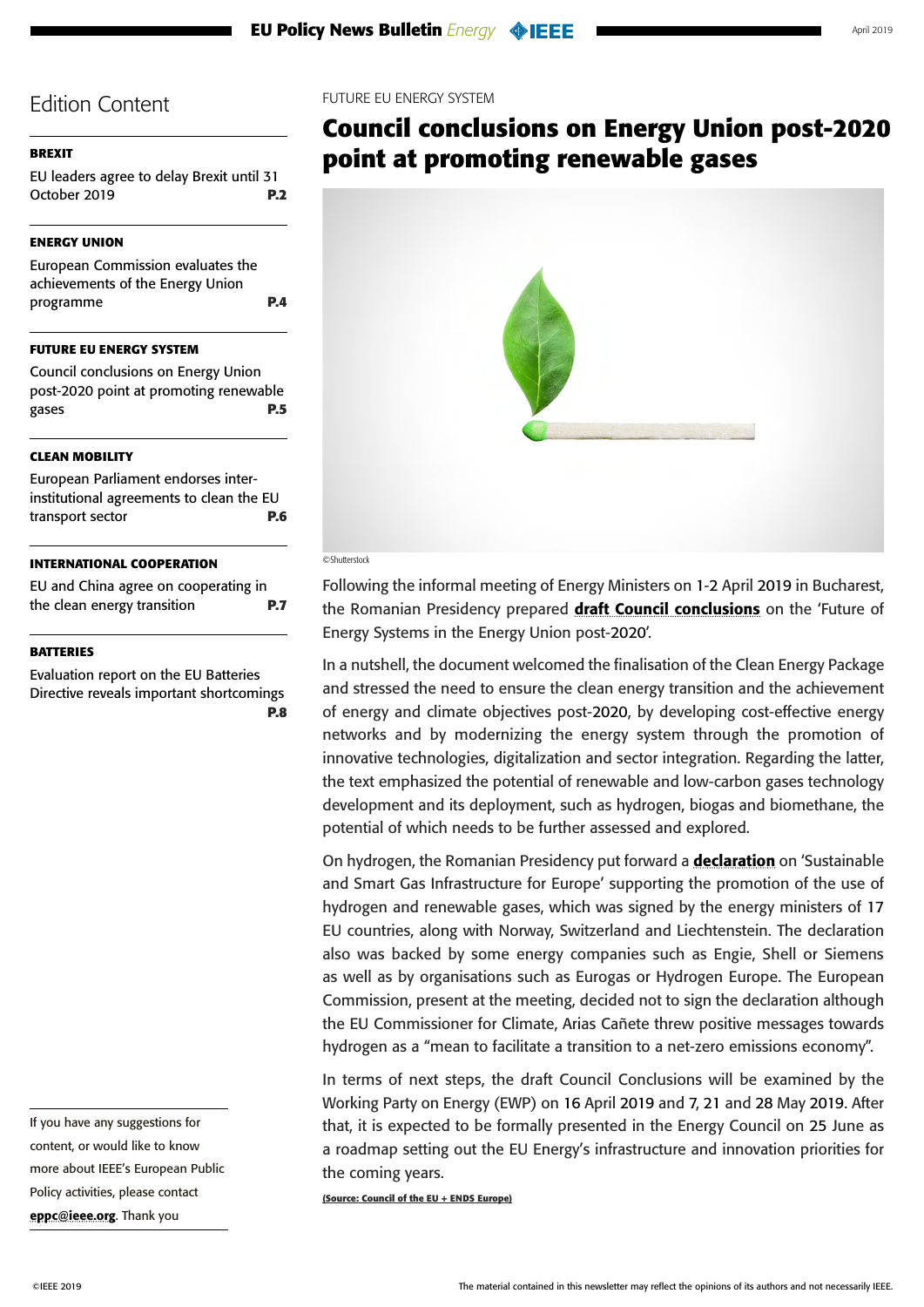# <span id="page-5-0"></span>**[BREXIT](#page-1-0)**

[EU leaders agree to delay Brexit until 31](#page-1-0)  [October 2019](#page-1-0) **P.2**

# **[ENERGY UNION](#page-3-0)**

[European Commission evaluates the](#page-3-0)  [achievements of the Energy Union](#page-3-0)  [programme](#page-3-0) **P.4**

### **[FUTURE EU ENERGY SYSTEM](#page-4-0)**

[Council conclusions on Energy Union](#page-4-0)  [post-2020 point at promoting renewable](#page-4-0)  [gases](#page-4-0) **P.5**

### **CLEAN MOBILITY**

European Parliament endorses interinstitutional agreements to clean the EU transport sector **P.6**

### **[INTERNATIONAL COOPERATION](#page-6-0)**

[EU and China agree on cooperating in](#page-6-0)  [the clean energy transition](#page-6-0) **P.7**

### **[BATTERIES](#page-7-0)**

[Evaluation report on the EU Batteries](#page-7-0)  [Directive reveals important shortcomings](#page-7-0)  **D.8** 

# CLEAN MOBILITY

# **European Parliament endorses interinstitutional agreements to clean the EU transport sector**

This month, the European Parliament endorsed two trilogue agreements in the area of clean mobility: the Regulation for CO2 emissions standards for heavy-duty [vehicles \(HDVs\)](http://www.europarl.europa.eu/sides/getDoc.do?pubRef=-//EP//NONSGML+TA+P8-TA-2019-0426+0+DOC+PDF+V0//EN) and [the Directive for clean and energy-efficient road transport](http://www.europarl.europa.eu/sides/getDoc.do?pubRef=-//EP//NONSGML+TA+P8-TA-2019-0427+0+DOC+PDF+V0//EN)  [vehicles](http://www.europarl.europa.eu/sides/getDoc.do?pubRef=-//EP//NONSGML+TA+P8-TA-2019-0427+0+DOC+PDF+V0//EN), the so-called Clean Vehicles Directive (CVD). These agreements are aimed at giving manufacturers of HDVs and public transport companies a clear emission reduction trajectory.

On the HDVs file, the European Parliament held a final plenary debate on 17 April 2019 and MEP Bas Eickhout (Greens/EFA, NL), who was the rapporteur of the file, voiced his regret regarding the fact that the targets could have been more ambitious. Most other MEPs taking the floor, together with Commissioner Arias Cañete, welcomed the agreement and stressed the need to monitor the implementation of this legislation in EU Member States, as it is the first time that CO2 emissions targets are set for HDVs in the EU.

Also on 17 April 2019, the European Parliament held a debate on the agreement reached on the Clean Vehicles Directive (CVD). During the debate, rapporteur MEP Andrzej Grzyb (EPP, PL) called for the acceleration of better and more sustainable production of batteries in Europe, which can contribute to the successful deployment of clean vehicles. Violeta Bulc, EU Commissioner for Transport, mentioned the inclusion of the clean vehicle definition in the text and emphasized how the Directive will help manufactures and authorities to reach the Commission's ambition of zeroemission mobility by 2050.

On 18 April 2019 , the European Parliament endorsed both agreements without amendments. Following this approval by the European Parliament, the Council of the EU will formally adopt both files.

**(Source: Politico Pro + Interel)**

If you have any suggestions for

content, or would like to know

more about IEEE's European Public

Policy activities, please contact [eppc@ieee.org](mailto:eppc%40ieee.org?subject=). Thank you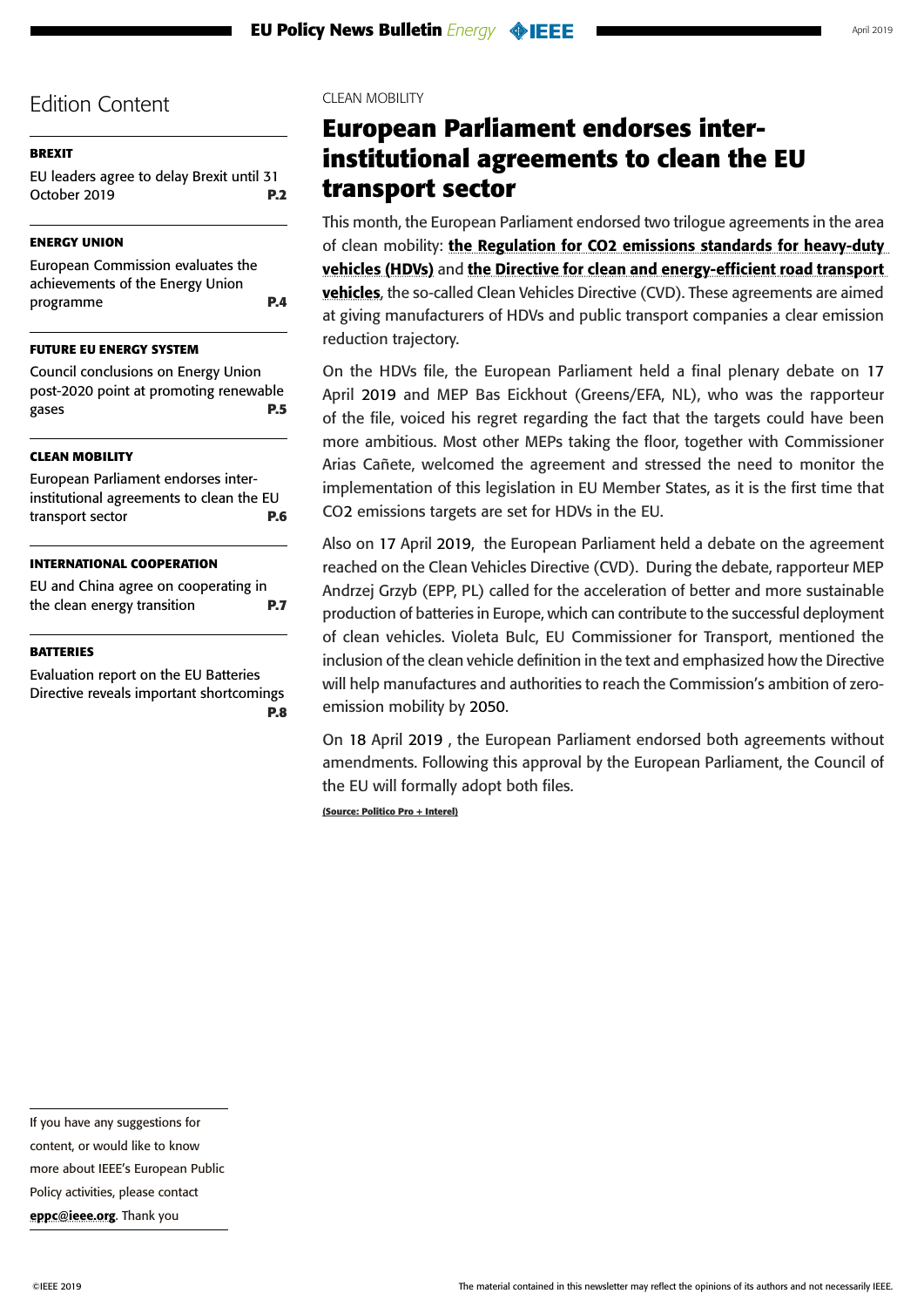# <span id="page-6-0"></span>**[BREXIT](#page-1-0)**

[EU leaders agree to delay Brexit until 31](#page-1-0)  [October 2019](#page-1-0) **P.2**

# **[ENERGY UNION](#page-3-0)**

[European Commission evaluates the](#page-3-0)  [achievements of the Energy Union](#page-3-0)  [programme](#page-3-0) **P.4**

### **[FUTURE EU ENERGY SYSTEM](#page-4-0)**

[Council conclusions on Energy Union](#page-4-0)  [post-2020 point at promoting renewable](#page-4-0)  [gases](#page-4-0) **P.5**

### **[CLEAN MOBILITY](#page-5-0)**

[European Parliament endorses inter](#page-5-0)[institutional agreements to clean the EU](#page-5-0)  [transport sector](#page-5-0) **P.6**

### **INTERNATIONAL COOPERATION**

EU and China agree on cooperating in the clean energy transition **P.7**

### **[BATTERIES](#page-7-0)**

[Evaluation report on the EU Batteries](#page-7-0)  [Directive reveals important shortcomings](#page-7-0)  **[P.8](#page-7-0)**  INTERNATIONAL COOPERATION

# **EU and China agree on cooperating in the clean energy transition**



©Shutterstock

On 9 April 2019 EU and Chinese leaders agreed on fostering mutual cooperation in achieving the Paris Agreement goals through the clean energy transition. In their  $21^{st}$  annual summit taking place in Brussels, they issued a **[joint statement](https://ec.europa.eu/energy/sites/ener/files/joint_statement_on_the_implementation_of_the_eu-china_cooperation_on_energy.pdf)** on energy but made no specific reference to climate change. Efforts to decrease greenhouse gas emissions should be met "through maximising the benefit of energy efficiency, increasing the share of renewable energy sources in the energy mix, and supporting fuel-switching to low-carbon energy sources traded on open and transparent global markets", the joint statement reads.

China, the EU's second-largest trade partner after the US, has previously pledged it would work closely with Europe on climate change. In July 2018, the EU and China signed a *[joint declaration](https://www.consilium.europa.eu/media/36165/final-eu-cn-joint-statement-consolidated-text-with-climate-change-clean-energy-annex.pdf)* stating that "collaboration on climate change and clean energy will become a main pillar of their bilateral partnership". Regarding Europe's gas infrastructure, the joint statement pledged to "develop and support a global, efficient and flexible liquefied natural gas (LNG) market for the benefit of the EU and China".

After difficult negotiations leading up to the summit, the statement confirms China's commitment to complying with WTO rules on industrial subsidies, to further discuss rules of origin, to conclude a bilateral investment deal by the end of 2020 and to implement the 2030 Agenda on Sustainable Development and the Addis Ababa Action Agenda.

**(Source: ENDS Europe)**

If you have any suggestions for content, or would like to know more about IEEE's European Public Policy activities, please contact [eppc@ieee.org](mailto:eppc%40ieee.org?subject=). Thank you